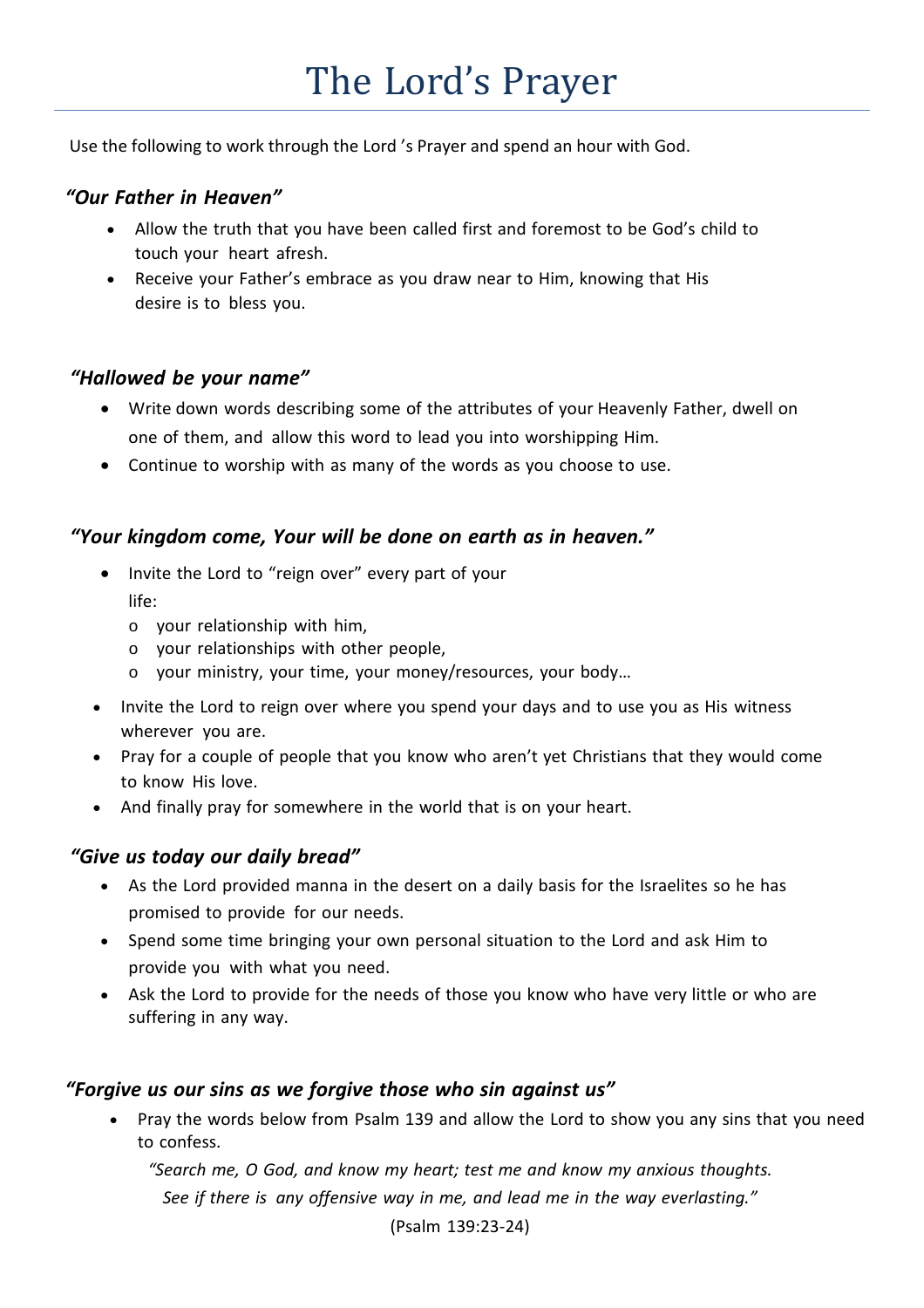- Receive the Lord's forgiveness and his words and hear his words *"Your sins are forgiven"*
- Having been forgiven, ask the Lord to show you anyone you need to forgive. Choose to forgive them *(using the forgiveness prayer below*)

#### **Forgiveness Prayer**

Lord I choose to forgive…..*(name the person)*

For…..*(whatthey did or failed to do)*

Which made me feel…..*(verbally tell the Lord every hurt and pain He brings to Your mind)*

I hand over this person to You believing that you paid for their sin as well as mine when you died on the cross.

I choose not to hold on to my resentment any longer.

I ask you to bless…..*(name the person)* Please come and heal my damaged emotions. In Jesus' name. Amen.

# *"Lead us not into temptation but deliver us from evil"*

Ask the Lord to protect you from the main temptation that you face (be it money, sex, power or something else) and to keep your eyes on Him. Use the pray below to cover yourself with the armour of God:

### **Pray through the Armour of God**

### *Father God*

I put on the **belt of truth** around my waist. Help me to listen to and act on your truth alone, and not be *deceived by the devil's lies.*

I put on the **breastplate of righteousness.** Thank you that because of the cross I can be righteous in your *sight. Help me live my life in a way that honours you.*

*I put on the shoes of the gospel of peace. Lord, I am willing to go anywhere you ask and do anything you ask of me.*

*I stand behind the shield of faith, secure in the knowledge of your goodness, love and power.* I place the **helmet of salvation** on my head. Thank you that all the riches of heaven are mine in Jesus. I take up the sword of the Spirit. Bring your word to my mind as I need it for the glory of your name. *Amen.*

# *"For the Kingdom, the power and the glory are yours, now and forever. Amen"*

One day we will see the Lord face to face in all of His glory. Ask the Lord to show you one thing in your life that you need to change before that day comes.

Scripture promises that one day God will reward us for the ways that we have faithfully loved,